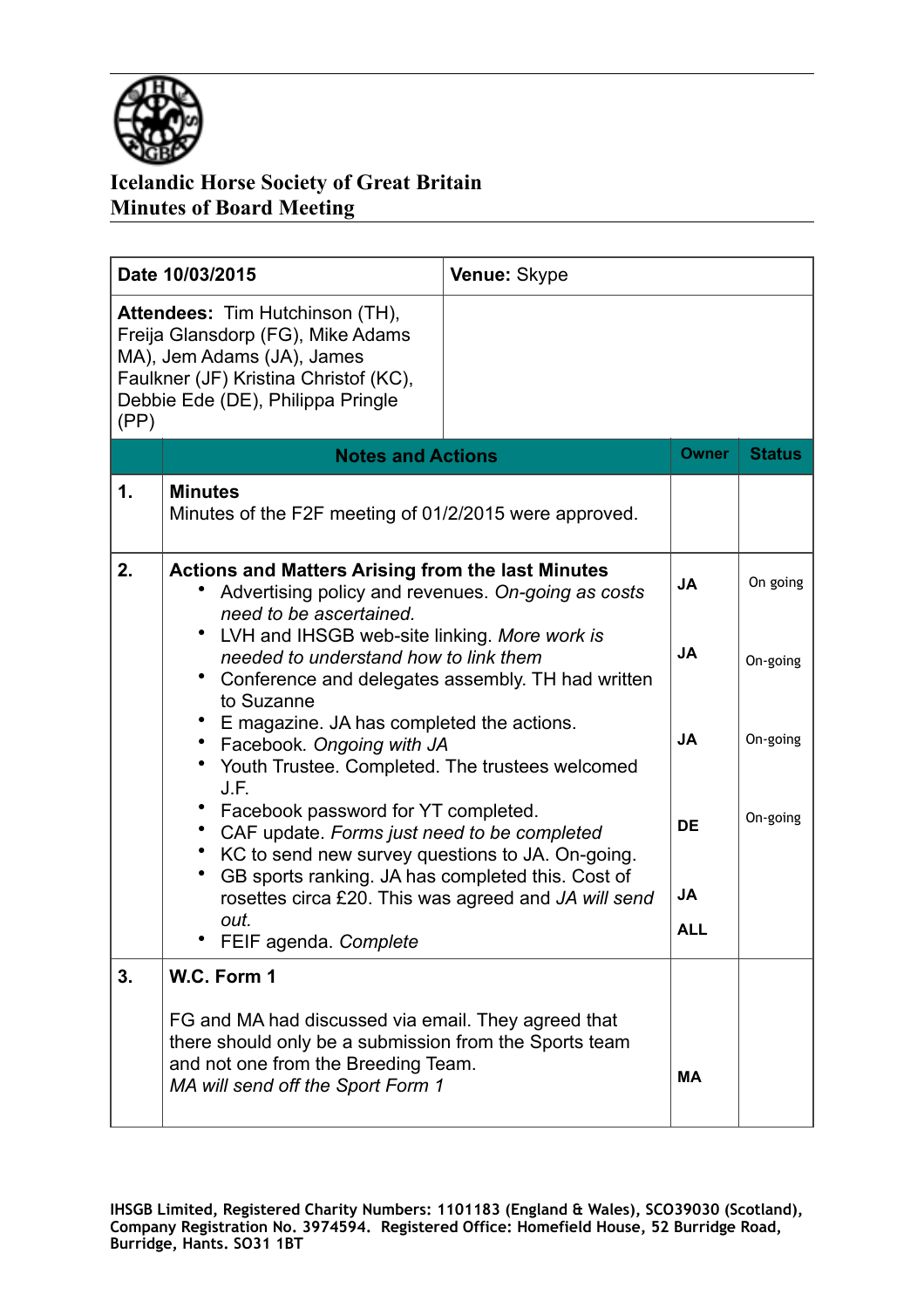

| 4.<br>5. | Website phone number<br>TH has done some research on 0800 number; There is a<br>cost to this. He proposed an 0830 number which is free for<br>Charities but costs those dialling it. As the main callers<br>need to contact FG (usually Defra or Trading Standards)<br>and it is important she receives these calls she suggested<br>that there should be a small switchboard giving options of<br>where the call is forwarded to, or leave the contact number<br>as her mobile.<br>TH to research the cost of this.                                                                                                                                                                                                                                                | TН        |  |
|----------|---------------------------------------------------------------------------------------------------------------------------------------------------------------------------------------------------------------------------------------------------------------------------------------------------------------------------------------------------------------------------------------------------------------------------------------------------------------------------------------------------------------------------------------------------------------------------------------------------------------------------------------------------------------------------------------------------------------------------------------------------------------------|-----------|--|
|          | <b>Timescale for annual Documentation Reviews</b><br>a) Articles of Association. TH has one proposal which<br>would allow that legacies could be easily made to the<br>Society and that funds can not be cashed in without a<br>general meeting. Funds need to be spent on what the<br>membership would like. TH to discuss with DE and<br>then make a formal proposal at the next meeting.<br>b) ToR. To be reviewed by May 1 <sup>st</sup> and discussed at the<br>next F <sub>2</sub> F.<br>c) Assorted rules. These include, Studbook, Breeding,                                                                                                                                                                                                                | <b>TH</b> |  |
|          | Sport, Communications, Advertising etc. End of<br>September suggested so that the reviewed<br>documents can go to members in October. However,<br>MA pointed out that the Sport Group were now 'flat<br>out' on organising events and there would be<br>insufficient time for this discussion. FG pointed out<br>that changes to legislation might require the studbook<br>review to be later than September. However, MA and<br>FG believe that there will not be any studbook or<br>sport changes that would need to go to members.<br>TH asked all Trustees to look through all the<br>assorted rules published on the web-site to see<br>which 'belong' to them and what review/update is<br>needed. These should be brought to the next F2F for<br>discussion. | All       |  |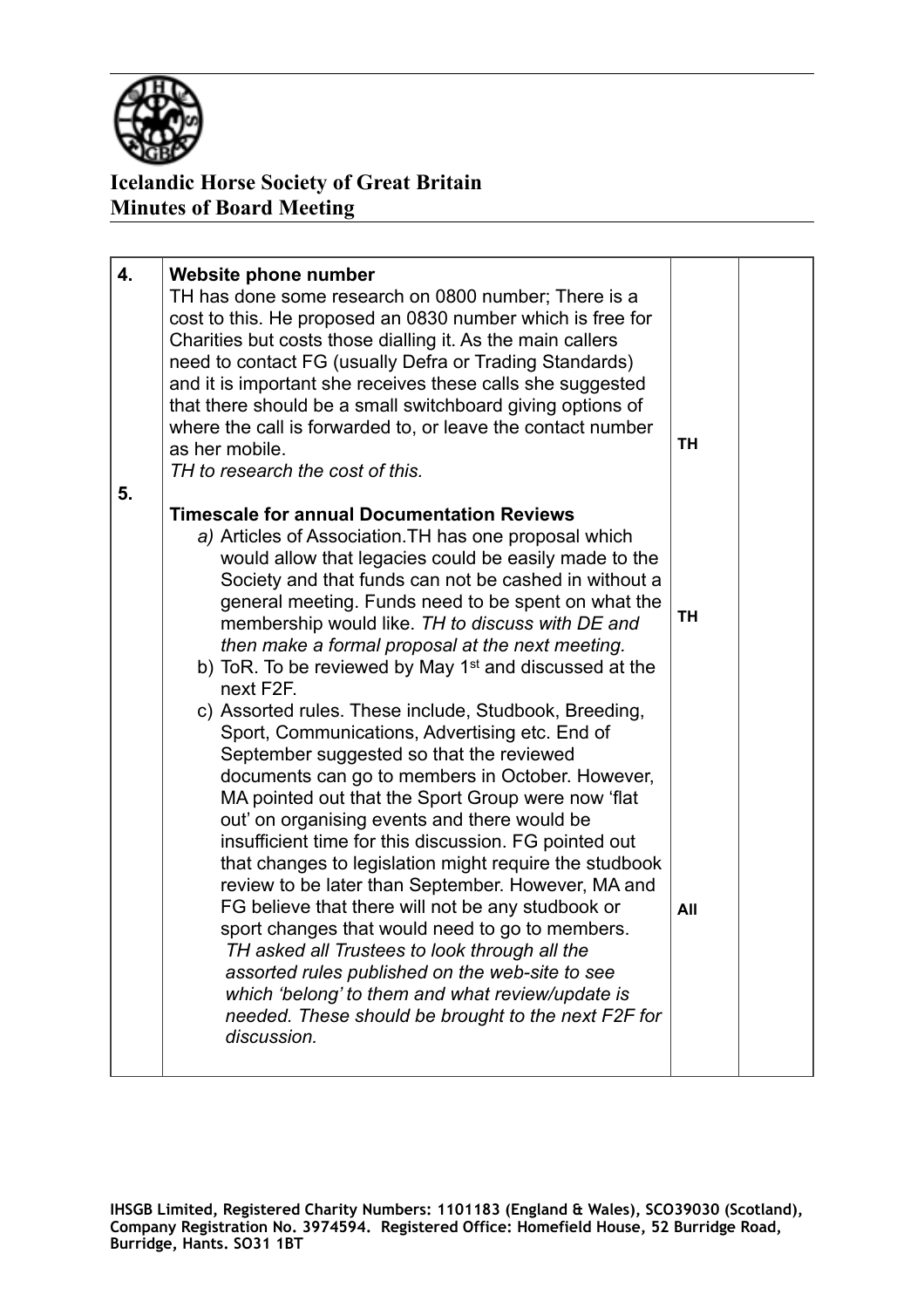

| 6.  | <b>FEIF Conference feedback</b><br>TH attended the conference which he found 'rewarding and<br>inspiring'. The main item to come from it was that feedback<br>is needed on the General Rules. These have been<br>subjected to considerable change over the last five years<br>and are currently on Draft 6.<br>The GR need to be an agenda item for the F2F meeting.<br>All to check that everyone is happy (groups and members)<br>with the new GR which will be authorised in 2016                                                                                                                                                                                                                                                                                                                                                                                                                                                        | <b>ALL</b>                |  |
|-----|---------------------------------------------------------------------------------------------------------------------------------------------------------------------------------------------------------------------------------------------------------------------------------------------------------------------------------------------------------------------------------------------------------------------------------------------------------------------------------------------------------------------------------------------------------------------------------------------------------------------------------------------------------------------------------------------------------------------------------------------------------------------------------------------------------------------------------------------------------------------------------------------------------------------------------------------|---------------------------|--|
| 7.  | Individual Trustee Goals and Priorities for 2016<br>All Trustees need to have written their goals and priorities<br>and sent to one another (to ensure no overlap) ready for an<br>update on April 14th.                                                                                                                                                                                                                                                                                                                                                                                                                                                                                                                                                                                                                                                                                                                                    | <b>ALL</b><br><b>MA</b>   |  |
| 9.  | <b>Trustee Roles</b><br><b>Stud Book/Breed Leader</b><br><b>FG</b> Is concerned that she is unable to devote sufficient time<br>to being Breed Leader as well as managing the studbook.<br>She wishes to resign the Breed leader part of the post with<br>effect from the next AGM. There are significant legislative<br>changes coming about with EU reg 2015/62 and she is<br>doing a great deal of work on this for FEIF. The changes<br>themselves will also lead to more work for the Studbook<br>part of the post. She also believes that more could be done<br>with the Breed leader position if more time was available<br>and that the two parts of the job should be separated. The<br>BL must also be someone who understands the law.<br>To be discussed at F2F<br>TH asked that Trustees made sure that there were clear<br>lines of communication from Trustees to their groups and<br>that work was delegated appropriately. | TH and<br>FG<br><b>TH</b> |  |
| 10. | <b>DONM</b><br>14/04 Skype<br>26/04 Face To Face, Venue FG's house                                                                                                                                                                                                                                                                                                                                                                                                                                                                                                                                                                                                                                                                                                                                                                                                                                                                          | All                       |  |